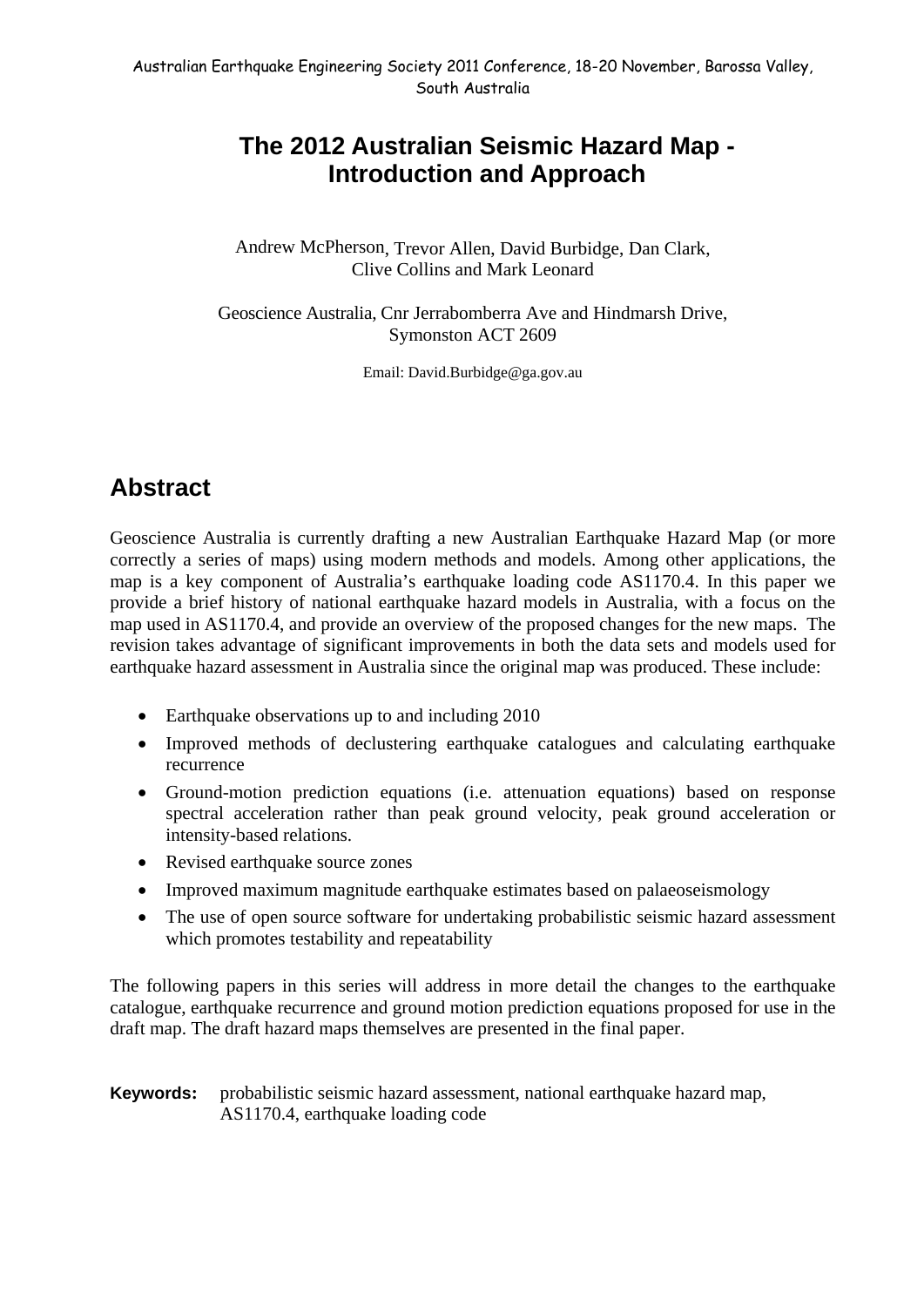# **Introduction**

The Earthquake Hazard Map of Australia is a critical input to Australian Standard AS1170.4 "Structural design actions Part 4: Earthquake actions in Australia" which outlines actions for seismic design (Standards Australia, 2007a). The Standard, as prepared by Standards Australia Committee BD/6/11, "…*sets out procedures for determining earthquake actions and detailing requirements for structures and components to be used in the design of structures. It also includes requirements for domestic structures*". The earthquake actions requiring consideration are based on the level of ground shaking for a given location, as represented on the current earthquake hazard map. The ground shaking is expressed as a hazard factor which is equal to the effective peak ground acceleration (PGA) with an exceedance probability of 1 in 475 (rounded to 500) years.

In July 2009, Geoscience Australia (GA) initiated an update of the Earthquake Hazard Map of Australia using modern methods and data. The series of papers presented herein summarise some of the work completed since 2009 and present draft earthquake hazard maps which can form the basis of a new map for the next revision of the Australian earthquake loading code AS1170.4. The intention is to seek feedback on the draft map and publish the final revised set of earthquake hazard maps as a GA Record by June 2012. The maps and supporting publications will become available via the GA website (www.ga.gov.au). In addition, a paper is planned for publication peer-reviewed literature (Bulletin of the Seismological Society of America or similar) to ensure a wider scrutiny and acceptance of the map, its methodology and underlying assumptions.

# **History of the map**

The first Australian design code for earthquake (AS2121-1979) was published in 1979 (Standards Australia 1979), and was legally adopted only in Western Australia and South Australia (Chandler *et al.* 1992). This Standard was derived from the work of Denham (1979), McCue (1973, 1975, 1979) and McEwin *et al.* (1976). The underpinning data included both historical and (primarily) instrumental seismicity (Brown & Gibson 2004), drawing mainly upon the catalogue of Denham *et al.* (1975), with a catalogue completeness of M>4 from 1969 to 1976. Attenuation relations from McEwin *et al.* (1976) were based on peak ground acceleration, peak ground velocity and intensity, while those of McCue (1973, 1975, 1979) used peak ground velocity and peak ground acceleration.

The current form of the Australian earthquake loading code (AS1170.4) was first published in 1993 (Standards Australia 1993), and revised in 2007 (Standards Australia 2007a). This code has generally adopted the guidelines set out by the Applied Technology Council (ATC 1984), an organisation which had significant input into the earthquake regulations in the USA Uniform Building Code (ICC 1988) (Chandler *et al.* 1992). The earthquake hazard map used in the current earthquake loading code (AS1170.4-2007) is based on the probabilistic peak ground velocity (PGV) hazard map of Gaull *et al.* (1990) as extensively revised by McCue *et al.* (1993).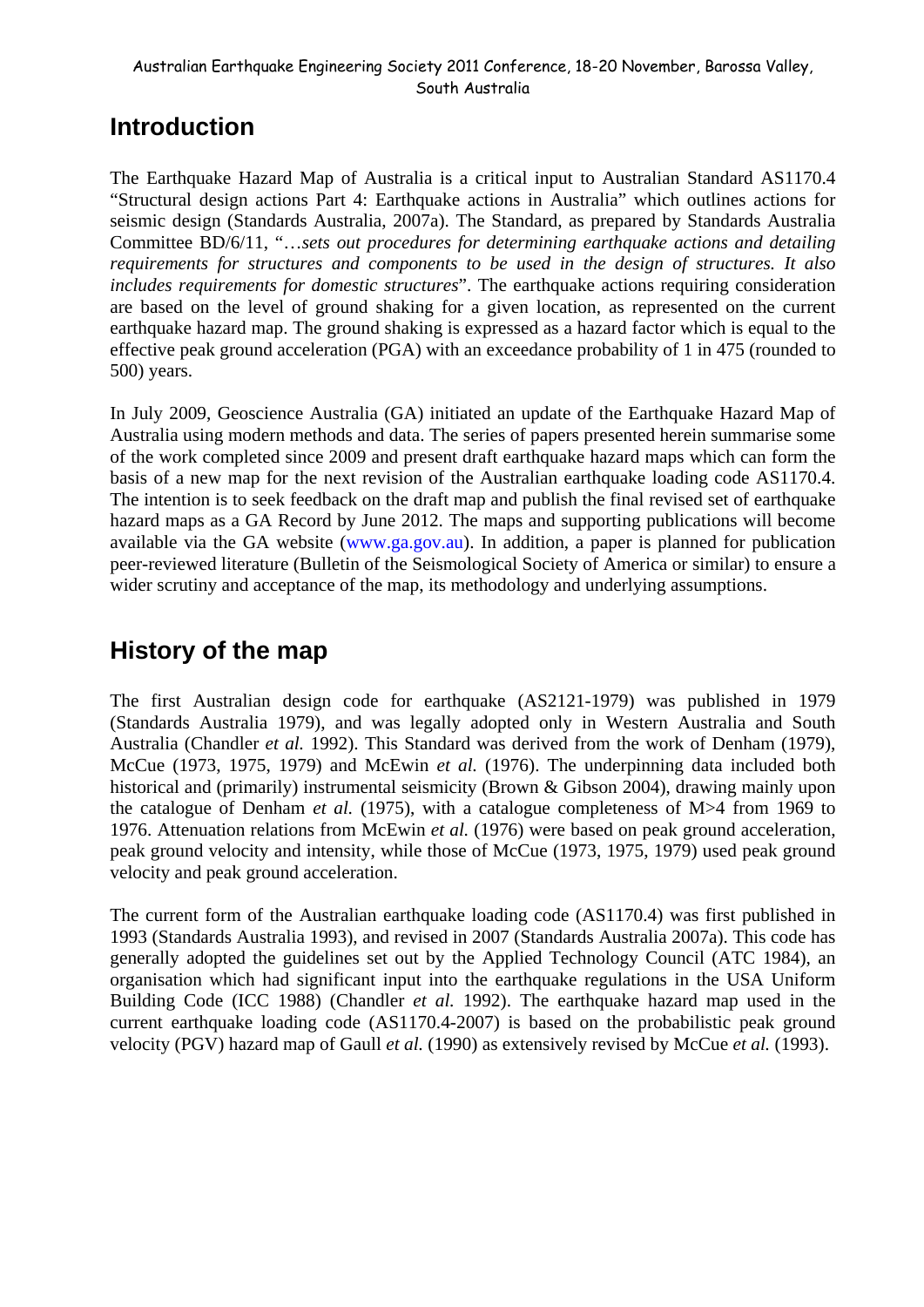### **The Gaull** *et al.* **(1990) Probabilistic Seismic Hazard Maps**

As identified in the Commentary document for AS1170.4-2007 (Standards Australia 2007b) and elsewhere, the development of any probabilistic seismic hazard map based on source zones requires the following steps:

- a) Areas where past earthquakes occurred or would be expected to occur are identified and brought together on a source zone map. This can be done by contouring a plot of earthquake epicentre density and can also incorporate some *a priori* geological knowledge.
- b) For each source zone, the recurrence rates of earthquakes of all magnitudes above some critical lower magnitude and up to a maximum magnitude are estimated. The earthquake recurrence values are usually found by fitting the observed earthquake distribution to that predicted by the Gutenburg-Richter (G-R) equation (Reiter 1990). The G-R equation is described by two parameters; the "*a*" value, which is the rate of earthquakes above magnitude 0 in the zone, and the "*b*" value which is the slope of this relationship. The *b*value is a function of the ratio of large-to-small earthquakes in a given area. Curve fitting is usually done using either the maximum likelihood method or least squares regression.
- c) Attenuation relationships, now commonly referred to as Ground Motion Prediction Equations (GMPE's), are used to predict the amplitude of the ground motion [represented by intensity, peak ground acceleration, spectral acceleration, etc.] as a function of magnitude and distance (amongst other parameters) from the earthquake.
- d) A probabilistic analysis (e.g. Cornell 1968; Basham *et al.* 1985; Robinson *et al.* 2006), using the above information as input, is carried out to generate values which are used to produce contours of locations with equal median probabilities of being shaken at specific amplitudes of ground motion. The calculated amplitudes apply to average ground conditions (as specified in the attenuation relation applied).

The Gaull *et al.* (1990) map was calculated using the standard Cornell-McGuire probabilistic method. A set of uniform seismicity source zones (Figure 1), based heavily on McCue (1973, 1975) and Rynn (1987), was defined based primarily on the observed pattern of seismicity, with selective reference to geological and tectonic information. The Gutenberg-Richter *a* and *b* values were found in each zone using the maximum likelihood method while the maximum earthquake magnitude ( $M_{max}$ ) in each zone was found by adding 0.5 to the largest earthquake observed in the zone or from previously published papers for that area. Note that the former method can produce very low *Mmax* values. For example, the *M*max value for the Melbourne zone (not shown in Figure 1 but presumably in the vicinity of Zone 20) was only *ML* 3.6, and for Zone 25 in northern NSW  $M_{\text{max}}$  is only 4.5. In contrast the  $M_{\text{max}}$  value for Zone 4 (offshore WA) was based on Gaull & Michael-Leiba (1987) and is very high at *ML* 8.0.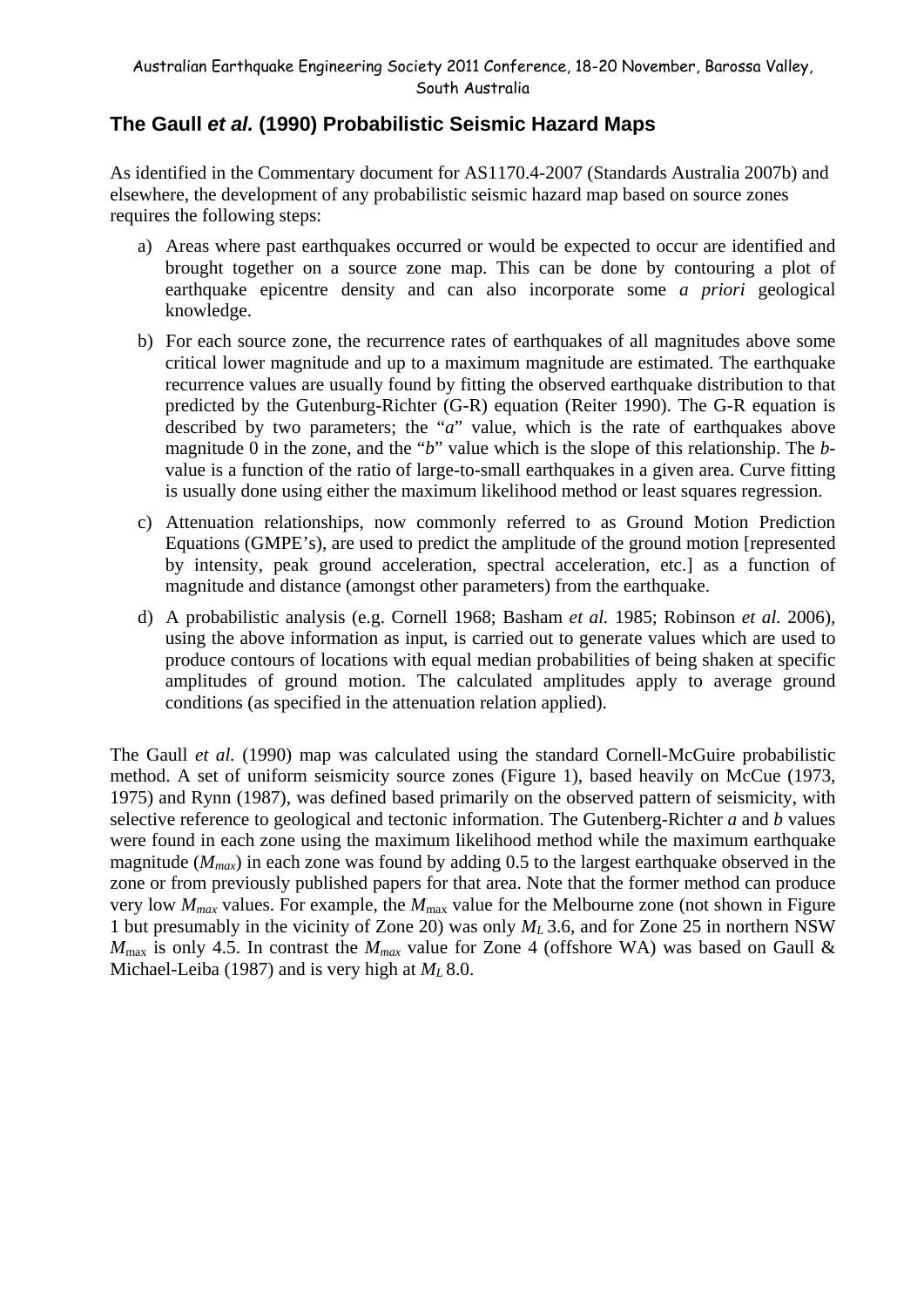

**Figure 1.** *Earthquake source zones defined by Gaull et al. (1990).* 

The strong ground motion estimates used by Gaull *et al.* (1990) were defined by developing an empirical relationship between isoseismal intensity and distance (Gaull *et al.* 1990, p. 177), and then converting the intensities into PGA or PGV using published formulae based on California or Papua New Guinea earthquakes respectively (Gaull *et al.* 1990). The resulting PGA and PGV hazard maps produced by Gaull *et al.* (1990) are shown in Figures 2a and b.



**Figure 2. (a)** *The peak ground velocity (PGV) (in mm/s) earthquake hazard map of Gaull et al. (1990), which underpins the current hazard map. This map shows hazard with a 10% of being exceeded in 50 years (i.e. 1 in 475 year exceedance probability*). (b) The peak ground acceleration (PGA) (in m/s<sup>2</sup>) earthquake hazard map of Gaull et *al. (1990) for comparison.*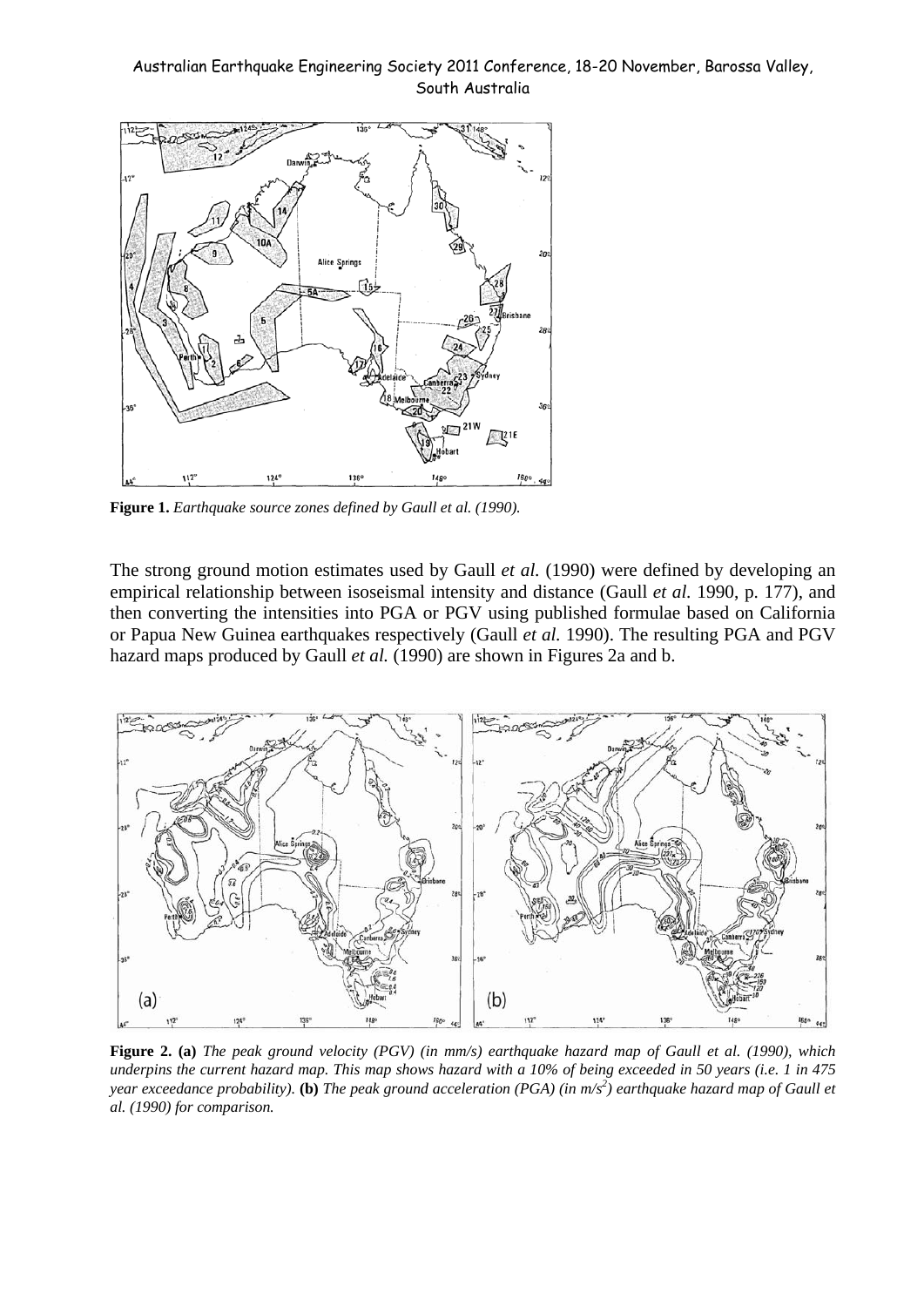### **The McCue** *et al.* **(1993) AS1170.4 Map**

Of the two hazard maps produced by Gaull *et al.* (1990), the PGV output was chosen to underpin AS1170.4 as it was considered by the committee responsible for AS1170.4 to be a better predictor of damage or intensity than PGA (McCue 1993; Standards Australia 2007b). Values of PGV (in mm/s) were divided by a factor of 750 to determine the acceleration coefficient in the final hazard map as a fraction of the acceleration due to gravity (*g*) (McCue 1993; Standards Australia 2007b). The acceleration coefficient equates to the hazard factor (Z) in AS1170.4-2007 (Standards Australia 2007b). Note that this method generally produced higher PGA values than the calculated PGA hazard values in Gaull *et al.* (1990). For example, in the South West Seismic Zone east of Perth the maximum PGV hazard in the Gaull *et al.* (1990) map was 160 mm/s. Converted to PGA using the above method the hazard factor is 0.21 *g*. However, the maximum PGA calculated by Gaull *et al.* (1990) for this area was only 1.6 m/s<sup>2</sup> = 0.16 *g* (see Fig. 2b). This was presumably done to reflect the observation of McCue (1993) (cf. Standards Australia 2007b) that some accelerograms of engineering interest in Australia had PGA much higher than that predicted by the Gaull *et al.* (1990) equations.

The 750 divisor appears to be a rounded off version of the number recommended by the Applied Technology Council for converting "effective" peak velocity to "effective" peak ground motion, although a more precise determination of this conversion factor would give a value of 762 (ATC 1984, p. 301). The reason that these ground motions were called "effective" by the ATC is that they were the peak velocity or acceleration in a limited period range (ATC 1984). The effect of this on the resulting hazard map is unclear as "effective" PGA or PGV is "*not necessarily the same or even proportional to*" (ATC 1984) the actual values of PGA or PGV. This may explain some of the difference in estimated PGA from the two methods.

In any event, the converted PGV map was still deemed unsuitable for AS1170.4 so it underwent further revisions by the seismicity working group for the code. McCue (1993) reports that: "*rather than redo a hazard analysis...members of the seismicity working group, BD/6/4/1, subjectively smoothed, and where necessary extended the contours of Gaull and others [Gaull et al. 1990] in the light of earthquake activity in the period 1984-1990 and recently revised historical earthquakes not considered by them, and the broad correlation with geological, topographic and tectonic features. In recognition of the fact that no part of Australia is free from the possible occurrence of earthquakes…the contours were broadened to include the whole continent and appropriate reductions were made to the 'bullseyes' around past areas of high seismicity such as that in the Simpson Desert*". This is similar to the process applied in developing the hazard map for 1979 earthquake loading code, AS2121-1979 (McCue 1993).

These modifications included:

- the addition of a bullseye over the 1988 Tennant Creek earthquake sequence
- addition of contours around Newcastle following the 1989 earthquake
- significant changes to the distribution of hazard in and around Tasmania
- an area of elevated hazard at the end of zone 10A (WA)
- removal of the hazard 'hotspots' from zones 7 and 8 (WA)
- a substantial reduction in the hazard from the Simpson Desert zone 15 (NT/SA); using the above formula the peak should be 0.32 g instead of 0.12 g in the AS1170.4 map.

The AS1170.4 maps are shown in Figures 3a and b.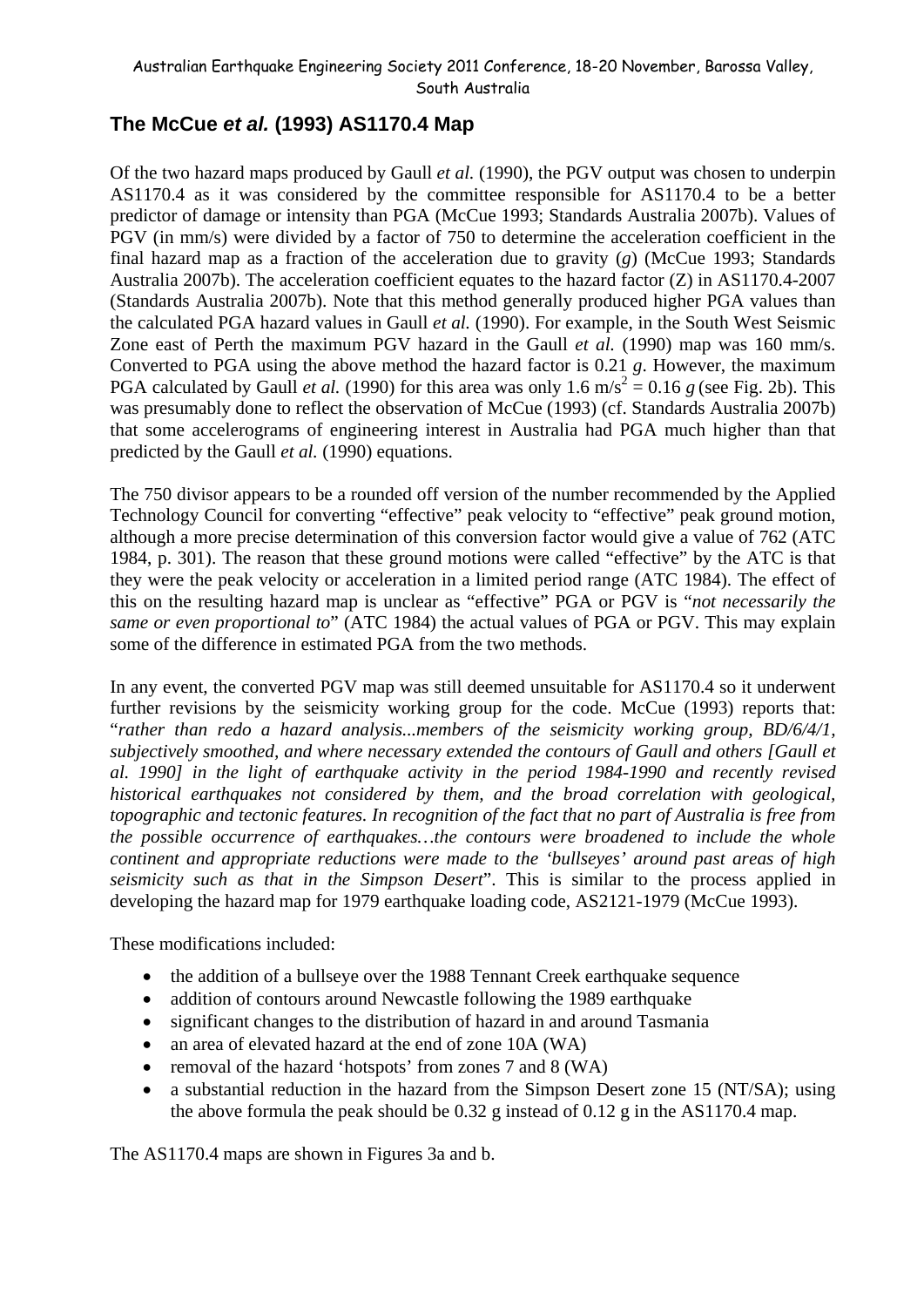

**Figure 3. (a)** *1991 earthquake hazard map of McCue et al. (1993); cf. McCue (1993);* **(b)** *the current earthquake hazard map for Australia as applied in AS 1170.4-2007 (Standards Australia 2007a). Both maps show the peak ground acceleration (PGA) with a 10% chance of being exceeded in 50 years; equivalent to PGA with an annual probability of exceedance of approximately 1/500 (BSSC 2004, 2009).* 

The requirement to smooth and interpolate the acceleration coefficients, was apparently imposed upon the seismicity working group BD/6/4/1 by Standards Australia committee BD/6/11 (K. McCue, pers. comm., 2011) in order to improve the utility of the map for engineers. McCue (1993) argues that this smoothing was reasonable, stating that while seismic source zone boundaries are sharp, they are spatially imprecise. If applied in a building code, this would mean that buildings only a short distance apart may have to be designed to withstand lateral loads which differed by a factor of two. The details and justification for particular changes were not substantively or publicly documented.

## **Benefits of a new map**

The earthquake events included in the Gaull *et al.* (1990) assessment were limited by a cut-off date of between about 1983 and 1986, meaning that the map is now over 25 years old. Since the publication of the Gaull *et al.* (1990) map, and the McCue *et al.* (1993) revision, the catalogue of Australian earthquakes has increased in size from approximately 9,000 to over 35,000 earthquakes (*ca*. August 2010). For the draft map, we utilise a declustered version of the catalogue, which still has about 21,000 records, many more than were available in the mid-1980s. As a result, the catalogue now provides a more robust dataset for characterising contemporary seismicity and improved information on the likely recurrence of Australian earthquakes. Since there are now many more earthquakes in a typical source zone, estimates of the Gutenburg-Richter *a* and *b* values should be more representative of the long-term estimates of these values.

In addition to almost two decades of additional earthquake hypocentre data, researchers now have a better understanding of the attenuation of earthquake ground-shaking throughout the Australian crust (e.g. Allen *et al.*, this volume). Our understanding of the structure and geological evolution of the continent has also improved, allowing new insights into the potential association between earthquake occurrence and geological/tectonic setting. This knowledge,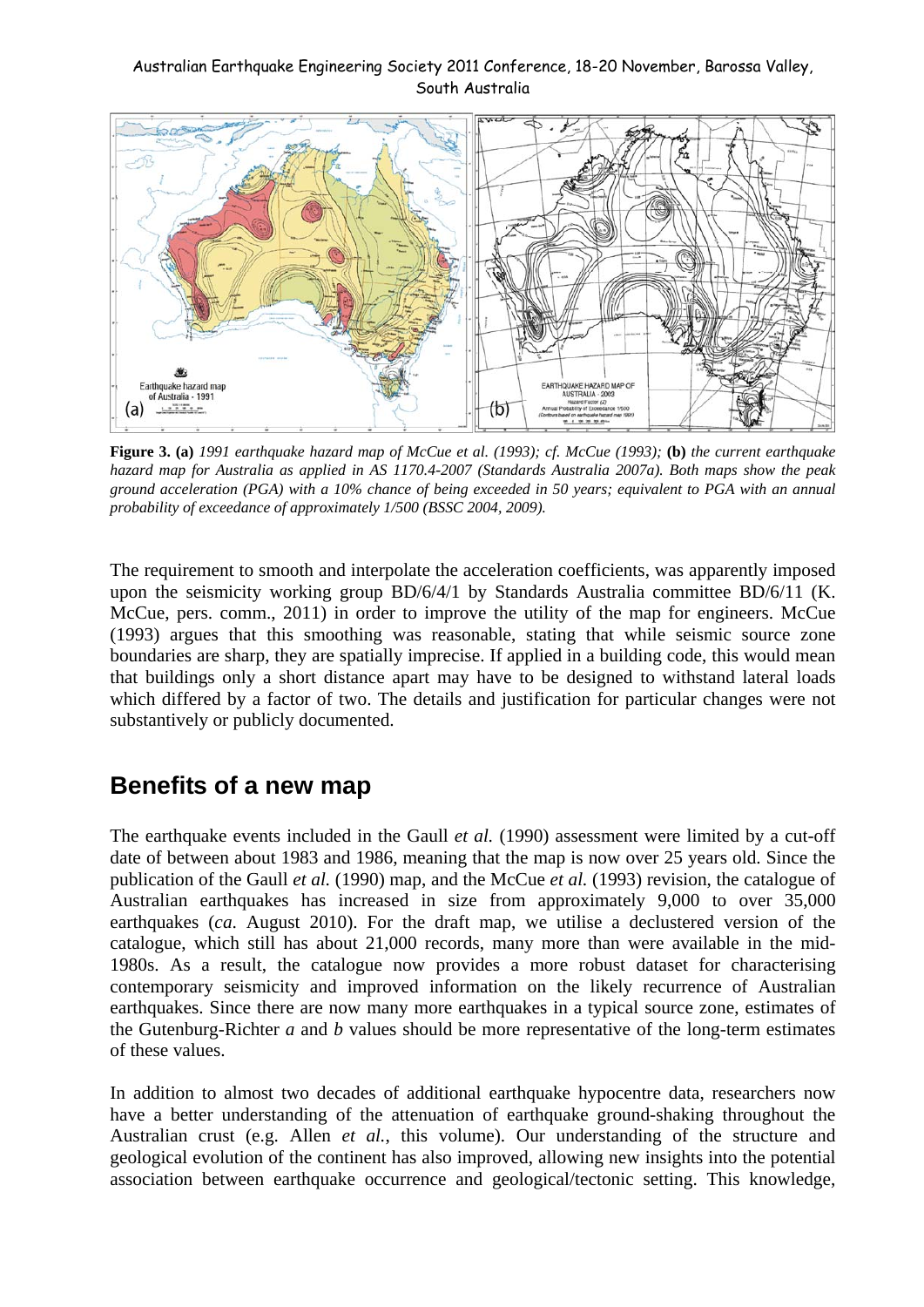coupled with significant advances in palaeoseismology, for the first time, allow for quantification of the maximum earthquake magnitude (*Mmax*) likely to occur in different parts of Australia. Accordingly, the update of these hazard inputs has the potential to significantly improve the earthquake hazard map underpinning AS1170.4. The source zones themselves in Gaull *et al.* (1990) are also now more than 25 years old, and in many instances are difficult to substantiate (e.g. Gaull *et al.*'s (1990) Zone 4 (WA) which is defined by the 5000 m isobath). In short, there have been major improvements in both the quantity and quality of data available to undertake earthquake hazard assessments in Australia than was available to Gaull *et al.* (1990).

However, it is important to note that the actual hazard map in AS1170.4 is only loosely based on Gaull *et al.* (1990). As a result of the "subjective smoothing" applied in the revision of the Gaull *et al.* (1990) PGV map, the McCue *et al.* (1993) hazard map is very difficult, even impossible, to reproduce in a probabilistic seismic hazard assessment. The validity of the assumptions used to estimate the hazard at any given point is impossible to test. For example, in the current hazard map the amplitude and spatial extent of the Tennant Creek 'hot spot' (see Fig. 3b) cannot be associated with any publicly available identified source zone, earthquake recurrence model or set of ground motion equations. Therefore it is difficult to devise an objective test to determine whether or not the hazard values require updating.

## **Key differences between GA's draft map and AS1170.4-2007**

The key differences between the draft maps presented in the final paper of this series and the one currently applied in AS1170.4-2007 (i.e. Gaull *et al.* (1990) revised by McCue *et al.* (1993)) can be summarised as follows:

- the earthquake catalogue for the current map is documented as being based only on events up until the mid-1980s, while McCue (pers. comm. 2011) suggests that the 2007 version incorporates seismicity up to and including 2006. The catalogue used here for the draft maps include events up to August 2010.
- the earthquake catalogue used here has been declustered using a combination of methods based on the latest thinking regarding how earthquakes cluster in intraplate regions. While the method almost certainly has not removed every single dependent event, mine blast or swarm, the declustered catalogue used here represents a cleaner and more robust data set than the catalogues available in the mid-1980s. The Gaull *et al.* (1990) map does not appear to have used any declustering method.
- the earthquake source zones have been completely revised. Relative to those published by Gaull *et al.* (1990), several zones have been removed and those remaining have been modified to more closely align with the new declustered earthquake catalogue. The zones have also been investigated with respect to their geological and tectonic setting. Here we use multiple sets of source models instead of the one zone model used in Gaull *et al.* (1990). The zones used here have been designed to balance the stability and smoothing requirements of a hazard map for the building code while still allowing it to be easily updated in future (see Leonard *et al.* this volume)
- in each zone we estimate the earthquake probability by fitting the declustered earthquake data to the Gutenburg-Richter relations using maximum likelihood and least squares methods (see Leonard *et al.* this volume).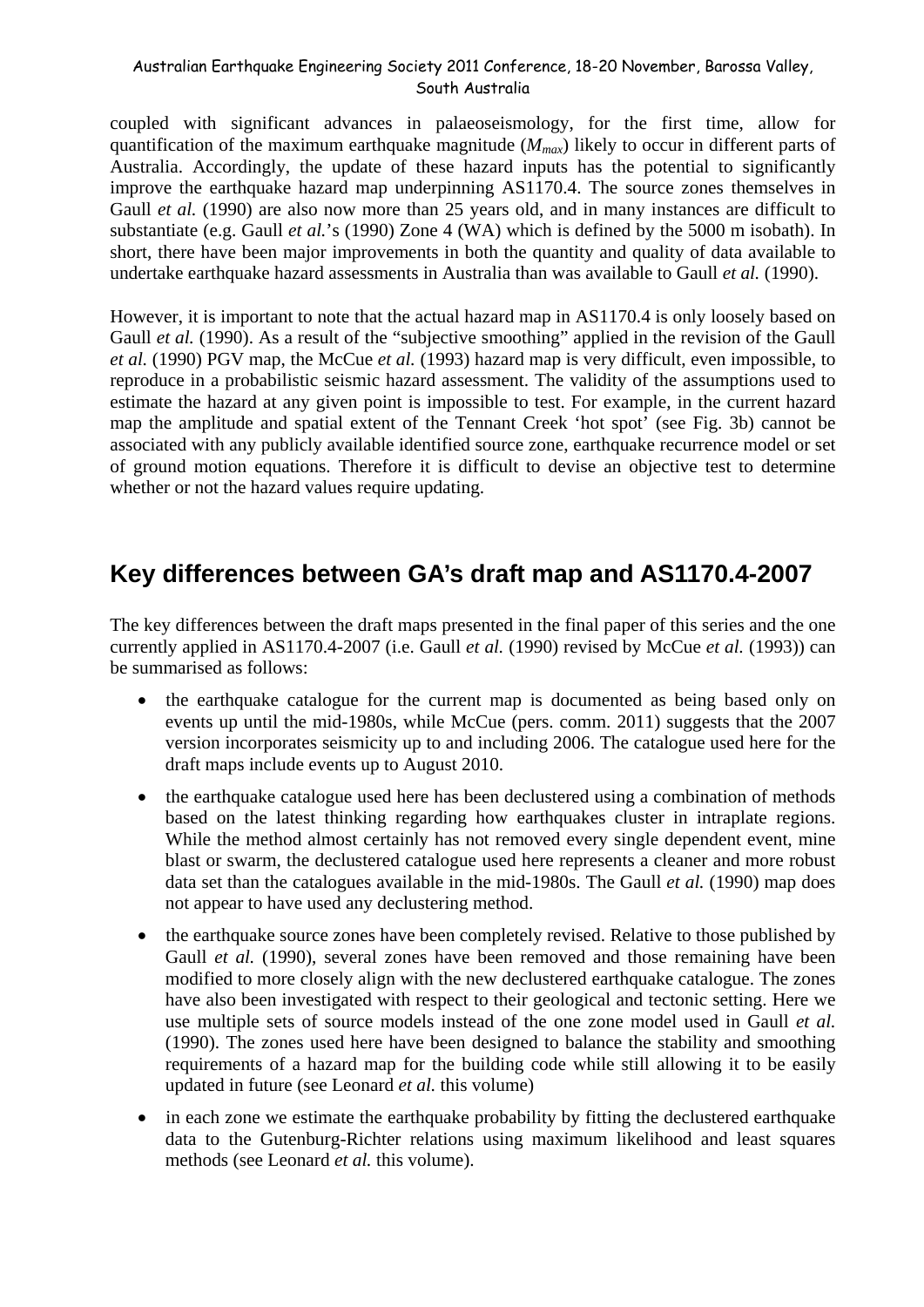- the choice of maximum magnitude of earthquakes within each zone is based on the neotectonic domains of Clark *et al.* (2011) and the value uses the results of Leonard & Clark (2011), who derived  $M_{max}$  by statistical analysis of a catalogue of palaeo-fault scarps. This makes the map one of the first in the world to use any kind of semiquantitative measure of *Mmax* for the source zones instead of simply adding a constant to the observed maximum magnitude from a historic catalogue (see Leonard *et al.* this volume).
- the ground motion prediction equations (GMPEs) used in Gaull *et al.* (1990) were based on both peak ground velocity and (primarily) very limited intensity data. In the new hazard model, we have compared 12 candidate response spectral acceleration-based GMPEs with existing earthquake data for Western Australia and southeastern Australia. In the draft hazard map, we have used semi-quantitative methods to identify and weight the 3 or 4 most appropriate models (see Allen *et al.* this volume).
- the final hazard map is calculated using  $EQRM GA$ 's open source, earthquake hazard and risk modelling software (Robinson *et al.* 2005). The open source nature of this tool enhances the testability and repeatability of the methods we apply. Furthermore, the use of EQRM readily permits the calculation of earthquake risk (e.g. likelihood of damage) in addition to the hazard (i.e. likelihood of ground-shaking), subject to the availability of the necessary exposure and vulnerability models.

We consider these enhancements to hazard modelling processes will provide a more robust input to the AS1170.4 earthquake loading code by:

- 1. bringing the earthquake hazard map up-to-date using the currently available datasets and models;
- 2. producing a repeatable and readily updateable hazard map through documentation of all model input parameters and processes.

The final draft maps produced through this process are presented in Burbidge *et al.* (this volume). Hazard maps are produced at PGA, 0.2 s and 1.0 s spectral periods, and at return periods ranging from 475 years to 10 000 years. While further work on the maps and their underlying assumptions is planned to occur over the next 6 months, GA considers that, as a result of the revisions outlined above, these maps represent a significant improvement over those produced by Gaull *et al.* (1990) and McCue *et al.* (1993).

## **Acknowledgements**

This paper is published with the permission of the CEO of Geoscience Australia. We gratefully acknowledge feedback on this document from two GA internal reviewers and Kevin McCue.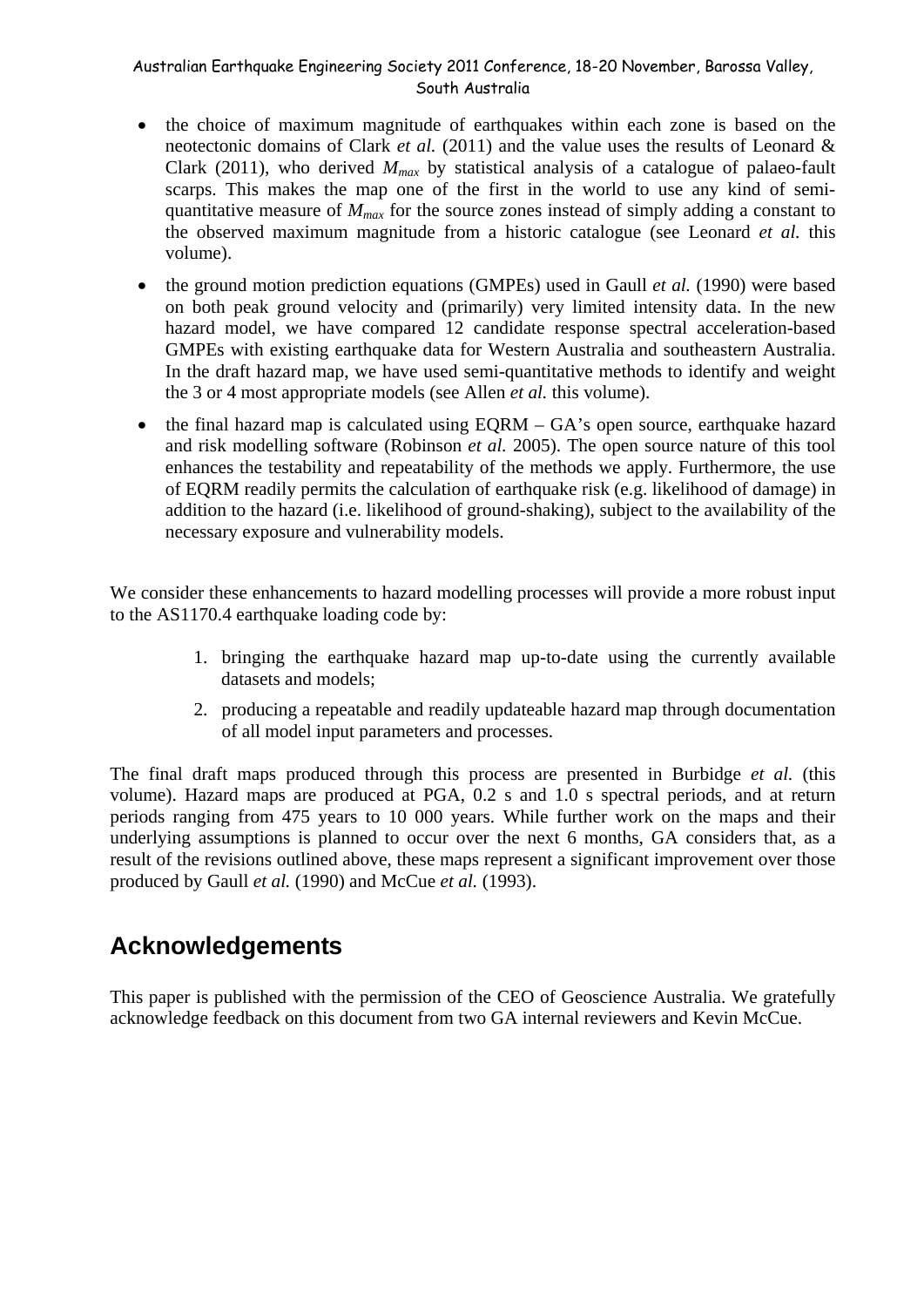### **References**

- ALLEN, T. I., LEONARD, M. & BURBIDGE, D. R. 2011. The 2012 Australian Earthquake Hazard Map – catalogue and ground motion prediction equations. *Proceedings of the 2011 Australian Earthquake Engineering Society Conference, Barossa Valley, SA* (this volume).
- ATC 1984. *Tentative provisions for the development of seismic regulations for buildings, ATC 3- 06 Amended*. Applied Technology Council, Redwood City, CA. 505 p.
- BASHAM, P. W., WEICHERT, D. H., ANGLIN, P. M. & BERRY, M. J. 1985. New probabilistic strong ground motion maps of Canada. *Bulletin of the Seismological Society of America* **75**, 563-595.
- BROWN, A. & GIBSON, G. 2004. A multi-tiered earthquake hazard model for Australia. *Tectonophysics* **390**, 25-43.
- BSSC. 2004. *NEHRP recommended provisions for seismic regulations for new buildings and other structures (FEMA 450), 2003 edition*. Building Seismic Safety Council, National Institute of Building Sciences, Washington D.C.
- BSSC. 2009. *NEHRP (National Earthquake Hazards Reduction Program) Recommended Seismic Provisions for New Buildings and Other Structures (FEMA P-750), 2009 edition*. Building Seismic Safety Council, National Institute of Building Sciences, Washington D.C.
- BURBIDGE, D. R., ALLEN, T. I., LEONARD, M., MCPHERSON, A., CLARK, D. & COLLINS, C. D. N. 2011. The 2012 Australian Earthquake Hazard Map - draft maps. *Proceedings of the 2011 Australian Earthquake Engineering Society Conference, Barossa Valley, SA* (this volume).
- CHANDLER, A. M., HUTCHINSON, G. L. & WILSON, J. L. 1992. *The use of interplate derived spectra in intraplate seismic regions*. Earthquake Engineering, Proceedings of the Tenth World Conference, 5823-5827.
- CLARK, D., MCPHERSON, A. & COLLINS, C. D. N. 2011. Australia's seismogenic neotectonic record: a case for heterogeneous intraplate deformation. *Geoscience Australia Record* **2011/11**, 95 p.
- CORNELL, A. 1968. Engineering seismic risk analysis. *Bulletin of the Seismological Society of America* **58**, 1583-1606.
- DENHAM, D. 1979. Earthquake hazard in Australia. *In*: R. L. Heathcote and B. G. Thom (eds.), Natural Hazards in Australia. pp. 94-118. Proceedings of a Symposium held in May 1976, Canberra. Australian Academy of Science, Canberra.
- DENHAM, D. SMALL, G. R., CLEARY, J. R., GREGSON, P. J., SUTTON, D. J. & UNDERWOOD, R. 1975. Australian earthquakes (1897-1972). *Search* **6**, 34-37.
- GAULL, B. A. & MICHAEL-LEIBA, M. O. 1987. Probabilistic earthquake risk maps of southwest Western Australia. *BMR Journal of Australian Geology & Geophysics* **10**, 145- 151.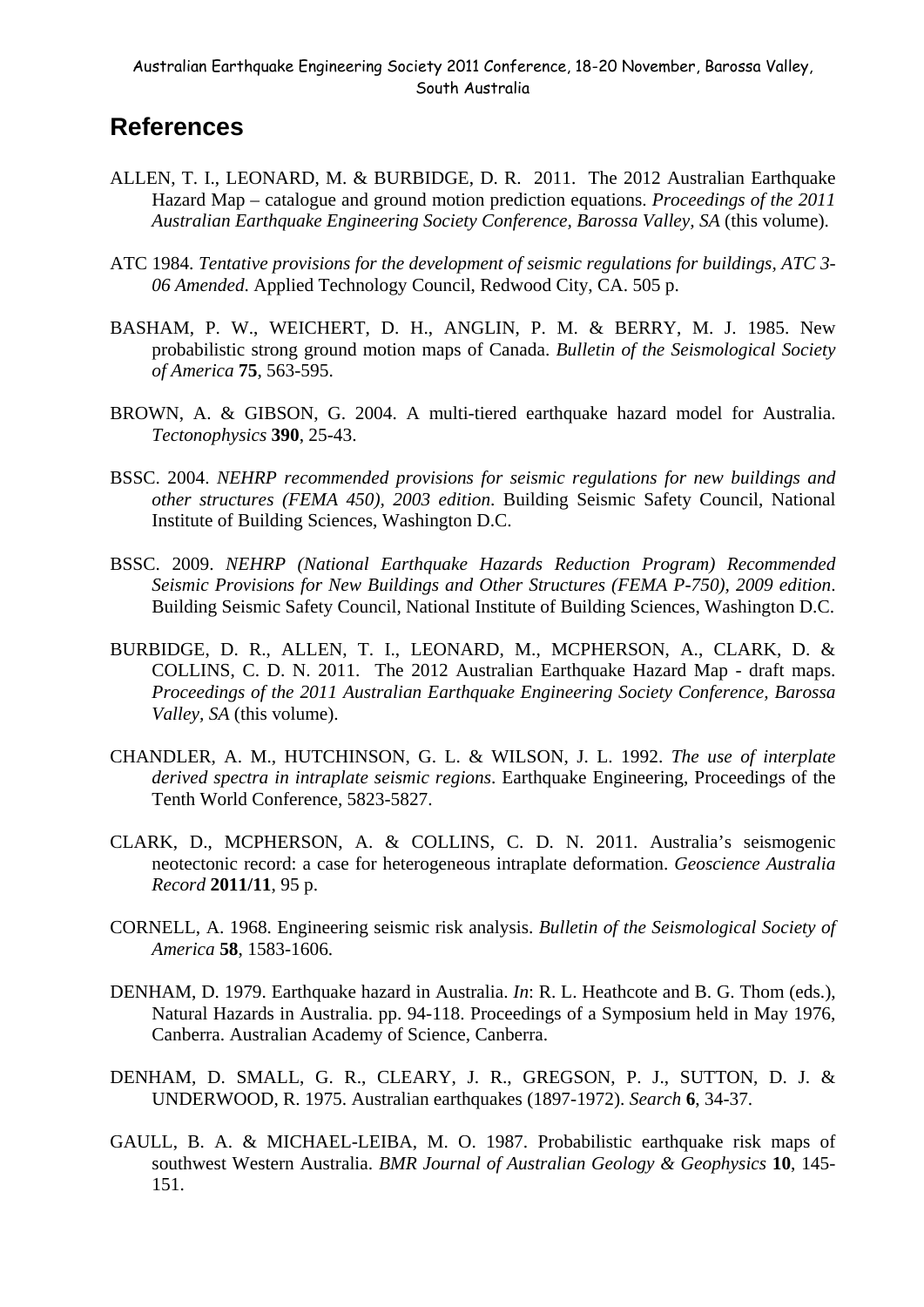- GAULL, B. A., MICHAEL-LEIBA, M. O. & RYNN, J. M. W. 1990. Probabilistic earthquake risk maps of Australia. *Australian Journal of Earth Sciences* **37**, 169-187.
- ICC. 1988. *Uniform Building Code*. International Code Council, Falls Church, Virginia.
- LEONARD, M. & CLARK, D. 2011. A record of stable continental region earthquakes from Western Australia spanning the late Pleistocene: Insights for contemporary seismicity. *Earth and Planetary Science Letters* **DOI:10.1016/j.espl.2011.06.035**
- LEONARD, M., MCPHERSON, A., CLARK, D. & BURBIDGE, D. R. 2011. The 2012 Australian Earthquake Hazard Map – source zones and parameterisation. *Proceedings of the 2011 Australian Earthquake Engineering Society Conference, Barossa Valley, SA* (this volume).
- McCUE, K. F. 1973. *Report on the seismicity of Western Australia. Parts 1 & 2*. Report to the Western Australia Public Works Department and Commonwealth Departments of Works.
- McCUE, K. F. 1975. *Seismicity and seismic risk in South Australia*. The University of Adelaide, Department of Physics, Report ADP 137.
- McCUE, K. F. 1979. *Seismic risk in eastern Australia*. The University of Adelaide, Department of Physics, Report ADP 153.
- McCUE, K. F. 1993. *The revised Australian hazard map, 1991*. Proceedings of the 1993 Australian Earthquake Engineering Society Conference, Sydney, NSW. pp. 21-25.
- McCUE, K., GIBSON, G., MICHAEL-LEIBA, M., LOVE, D., CUTHBERTSON, R. & HOROSCHUN, G. 1993. *Earthquake hazard map of Australia, 1991*. Australian Geological Survey Organisation, Canberra. [map]
- McEWIN, A., UNDERWOOD, R. & DENHAM, D. 1976. Earthquake risk in Australia. *BMR Journal of Australian Geology & Geophysics* **1**, 15-21.
- REITER, L.1990. *Earthquake Hazard Analysis*. Cambridge University Press, New York, USA.
- ROBINSON, D., FULFORD, G. & DHU, T. 2005. EQRM: Geoscience Australia's earthquake risk model, technical manual version 3.0. *Geoscience Australia Record* **2005/1**.
- ROBINSON, D., DHU, T. & SCHNEIDER, J. 2006. Practical probabilistic seismic risk analysis: a demonstration of capability. *Seismological Research Letters* **77(4)**, 452-458.
- RYNN, J. M. W. 1987. *Queensland Seismic Risk Study. Final Report to the Queensland Government, 30 June 1987*. University of Queensland, Department of Geology and Mineralogy Report. Queensland Department of Mines. 191 p.
- STANDARDS AUSTRALIA. 1979. *The Design of Earthquake Resistant Buildings AS2121- 1979*. Standards Australia (Standards Association of Australia), Homebush, NSW.